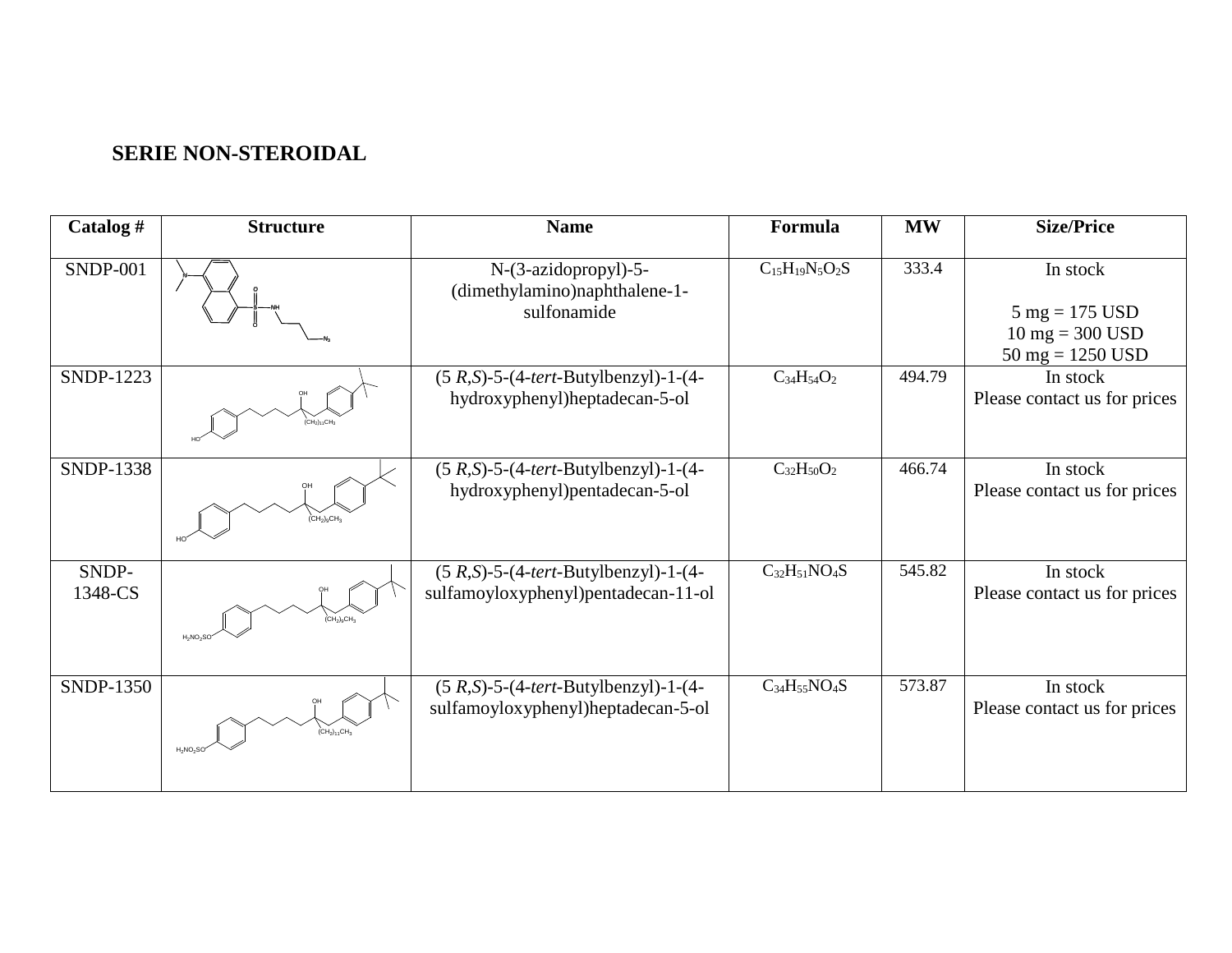| SNDP-<br>1351-CS | $(2 S)-1-(4-tert-Butylphenyl)-6-(4-$<br>hydroxyphenyl)hexan-2-ol            | $C_{22}H_{30}O_2$                | 326.47 | In stock<br>Please contact us for prices |
|------------------|-----------------------------------------------------------------------------|----------------------------------|--------|------------------------------------------|
|                  |                                                                             |                                  |        |                                          |
| SNDP-1799        | $(5 R, S)-5-(4-tert-Butylbenzyl)-1-(4-$<br>sulfamoyloxyphenyl)tridecan-5-ol | $C_{30}H_{47}NO_4S$              | 517.76 | In stock<br>Please contact us for prices |
| <b>SNDP-1803</b> | $(5 R, S)-5-(4-tert-Butylbenzyl)-1-(4-$<br>hydroxyphenyl)undecan-5-ol       | $C_{30}H_{46}O_2$                | 438.64 | In stock<br>Please contact us for prices |
| <b>SNDP-1804</b> | $(5 R, S)-5-(4-tert-Butylbenzyl)-1-(4-$<br>hydroxyphenyl)tridecan-5-ol      | $C_{28}H_{42}O_2$                | 410.63 | In stock<br>Please contact us for prices |
| <b>SNDP-1805</b> | $(5 R, S)-5-(4-tert-Butylbenzyl)-1-(4-$<br>sulfamoyloxyphenyl)nonan-5-ol    | $C_{26}H_{39}$ NO <sub>4</sub> S | 461.66 | In stock<br>Please contact us for prices |
| DP-1806-C        | $(5 R, S)-5-(4-tert-Butylbenzyl)-1-(4-$<br>sulfamoyloxyphenyl)undecan-5-ol  | $C_{28}H_{43}NO_4S$              | 489.71 | In stock<br>Please contact us for prices |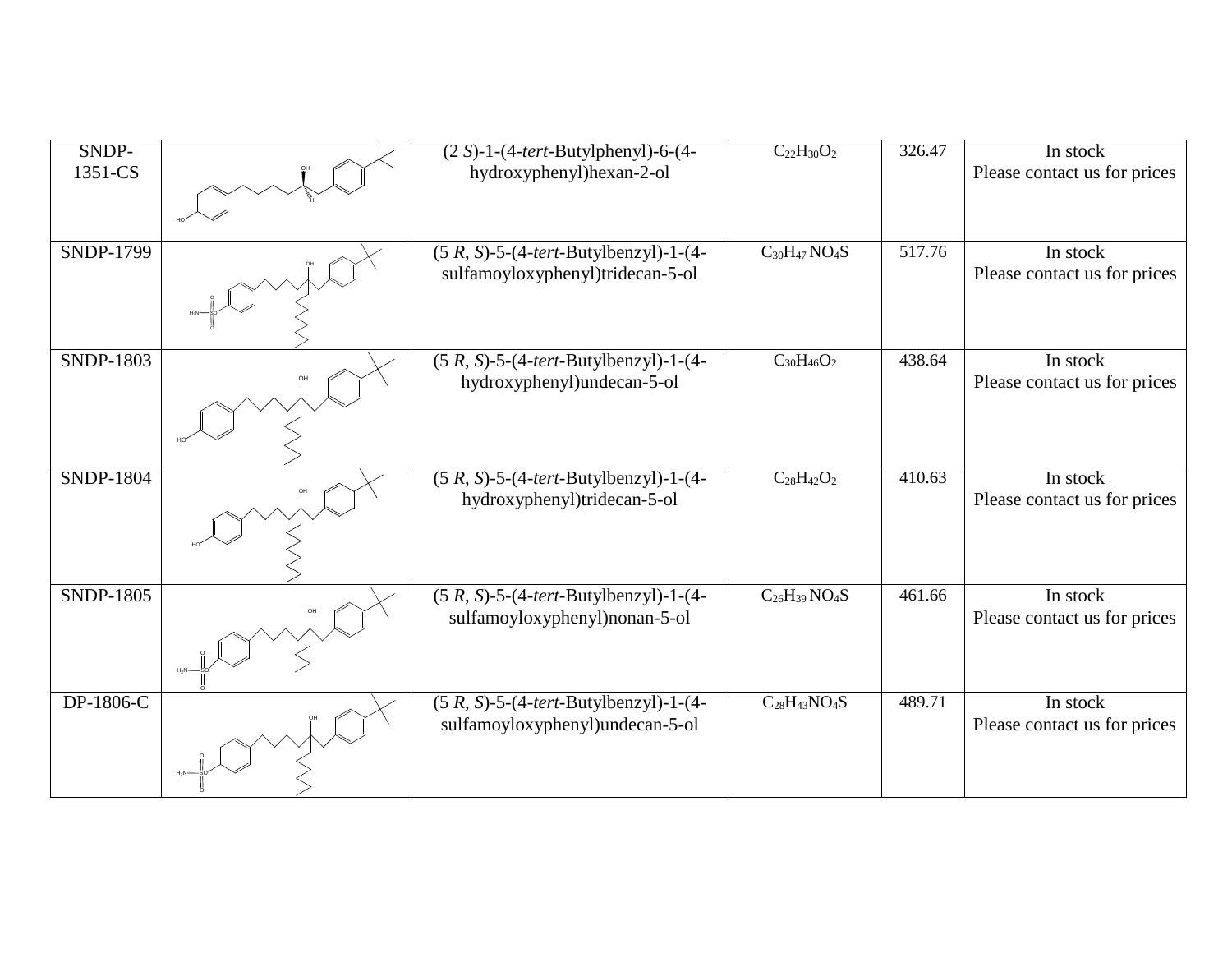| DP-1821 | $(5 R, S)-5-(4-tert-Butylbenzyl)-1-(4-$<br>hydroxyphenyl) nonan-5-ol | $C_{26}H_{38}O_2$ | 382.58 | In stock<br>Please contact us for prices |
|---------|----------------------------------------------------------------------|-------------------|--------|------------------------------------------|
|         |                                                                      |                   |        |                                          |

## **SERIE VITAMIN D**

| Catalog #      | <b>Structure</b>                   | <b>Name</b>                                                           | Formula             | <b>MW</b> | <b>Size/Price</b>                        |
|----------------|------------------------------------|-----------------------------------------------------------------------|---------------------|-----------|------------------------------------------|
| <b>SVI-001</b> | ′он<br>⁄он<br>HO <sub>1</sub>      | 7,8-Dihydroxyvitamin D <sub>2</sub>                                   | $C_{28}H_{46}O_3$   | 430.66    | In stock<br>Please contact us for prices |
| <b>SVI-002</b> | ′он<br><b>TBDMSO<sup>\\'</sup></b> | $3\beta$ -O-(tert-Butyldimethylsiloxy)-7,8-<br>dihydroxyvitamin $D_2$ | $C_{34}H_{60}O_3Si$ | 544.92    | In stock<br>Please contact us for prices |
| <b>SVI-003</b> | $MeO-$                             | 6-Methoxycyclovitamin $D_2$                                           | $C_{29}H_{46}O$     | 410.67    | In stock<br>Please contact us for prices |